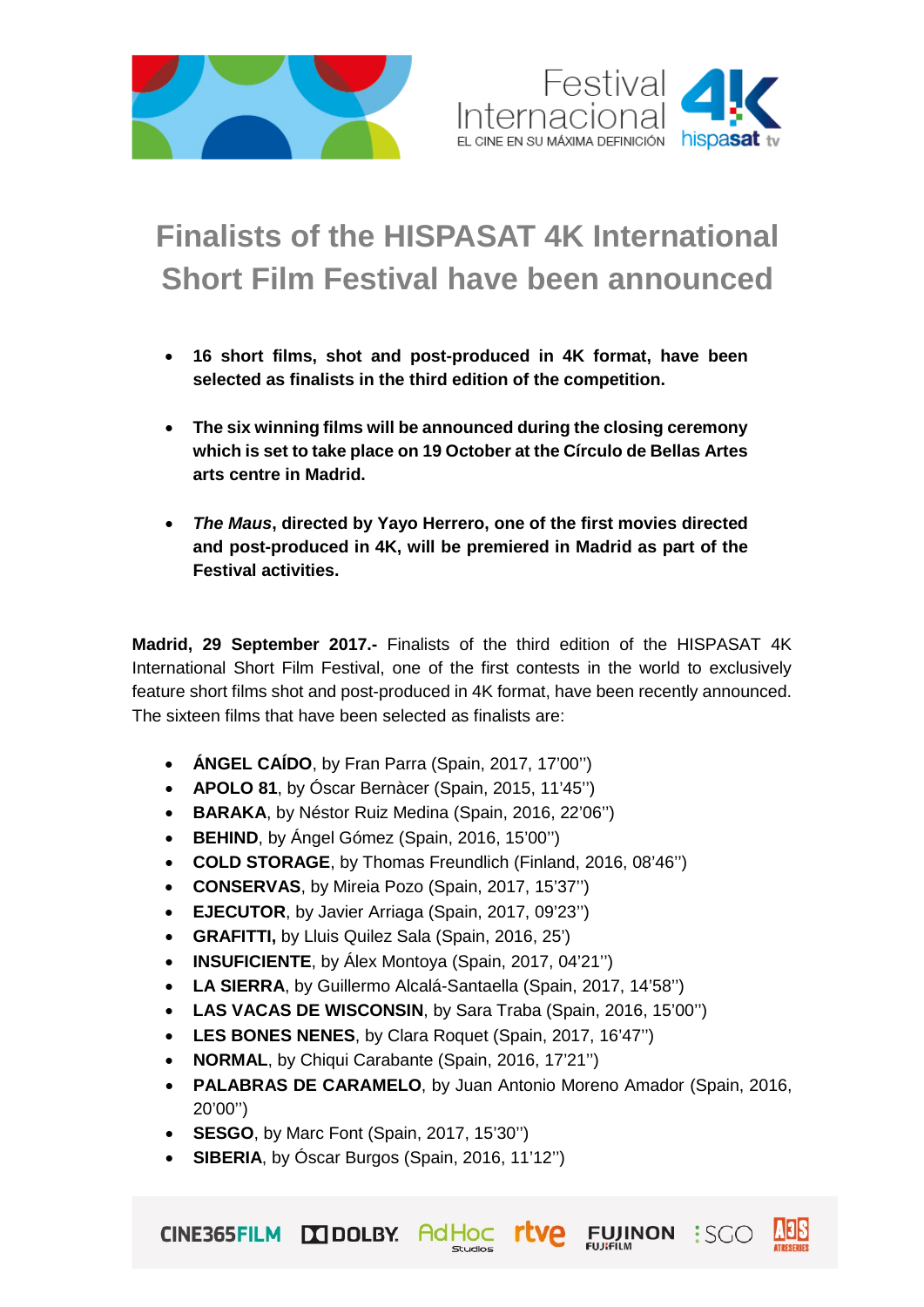



A total of 127 short films from 17 different countries were submitted to the third edition of this pioneering contest, which is nearly 26% more than in 2016. This confirms the progressive increase of content in 4K format and the spread of this technology. The call was open to films produced as of 1 January 2015, in any country and in any genre, with a maximum duration of 25 minutes and that had been shot and post-produced in 4K format.

The jury responsible for determining the winners of this third edition is made up of Actress Marian Álvarez (Golden Leopard for Best Actress at the Locarno Festival for her role in *Lo mejor de mí*, Silver Shell at the San Sebastián Film Festival for her role in *La herida)*, Director and Playwright Juan Cavestany (*Esa sensación*, *Gente en sitios*, *Dispongo de barcos*, 2008 Max Award for best author for the Spanish language script of *Urtain*), Actress Nathalie Poza (*El otro lado de la cama*, *Julieta*, Silver Biznaga for Best Leading Actress in the latest edition of the Malaga Film Festival for *No quiero decir adiós*), Jesús Ulled (Director of CINE365 Film), Guillermo Niño (Senior Manager of Broadcast, OTT and Home Video at Dolby Laboratories), Edith Martínez Odriozola (Director of the Department of Culture and Society at TVE), Miguel Ángel Doncel (CEO of SGO), Santiago Sanz (Business Manager of Optical Devices at Fujifilm Spain) and Javier Valdés (founding partner of Ad Hoc Studios). Ignacio Sanchis (Business Director at HISPASAT) will act as president of the jury.

The sixteen finalists will compete for the following prizes in these categories:

- CINE365 FILM AWARD FOR BEST DIRECTOR: Opportunity to direct a feature film.
- HISPASAT AWARD FOR BEST SHORT FILM: €4,000.

CINE365FILM DODLBY. AdHOC

- DOLBY/ADHOC AWARD FOR BEST SOUND: €1,000 + Dolby Atmos mastering.
- FUJIFILM/SGO AWARD FOR BEST CINEMATOGRAPHY: €1,000 + professional photo camera.
- RTVE AWARD FOR BEST SHORT FILM FROM A FILM ACADEMY:  $\epsilon$ 1,000 + short film aired on the programme "Versión Española" + TV interview with the Director.
- ATRESERIES AWARD FOR BEST SHORT FILM FOR TV: €1,000 + film aired and promoted on the Atreseries channel, including an interview with the Director.

On 19 October the Círculo de Bellas Artes arts centre in Madrid will host the events of the contest. Throughout the day there will be activities, including **the premiere in Madrid of** *The Maus***, Yayo Herrero's anticipated jump to full-length film** after his successful career as a short film maker. Yayo Herrero won the 2014 prize from the producer Cine365, which included directing a feature film. The Maus, a fantasy-horror drama with a dark and magical atmosphere, is the result of this collaboration. The 16 short films selected as finalist for this third edition of the Hispasat 4K Festival are again competing for this prize that supports emerging talent.

Studios

**FUJINON** 

:SGO